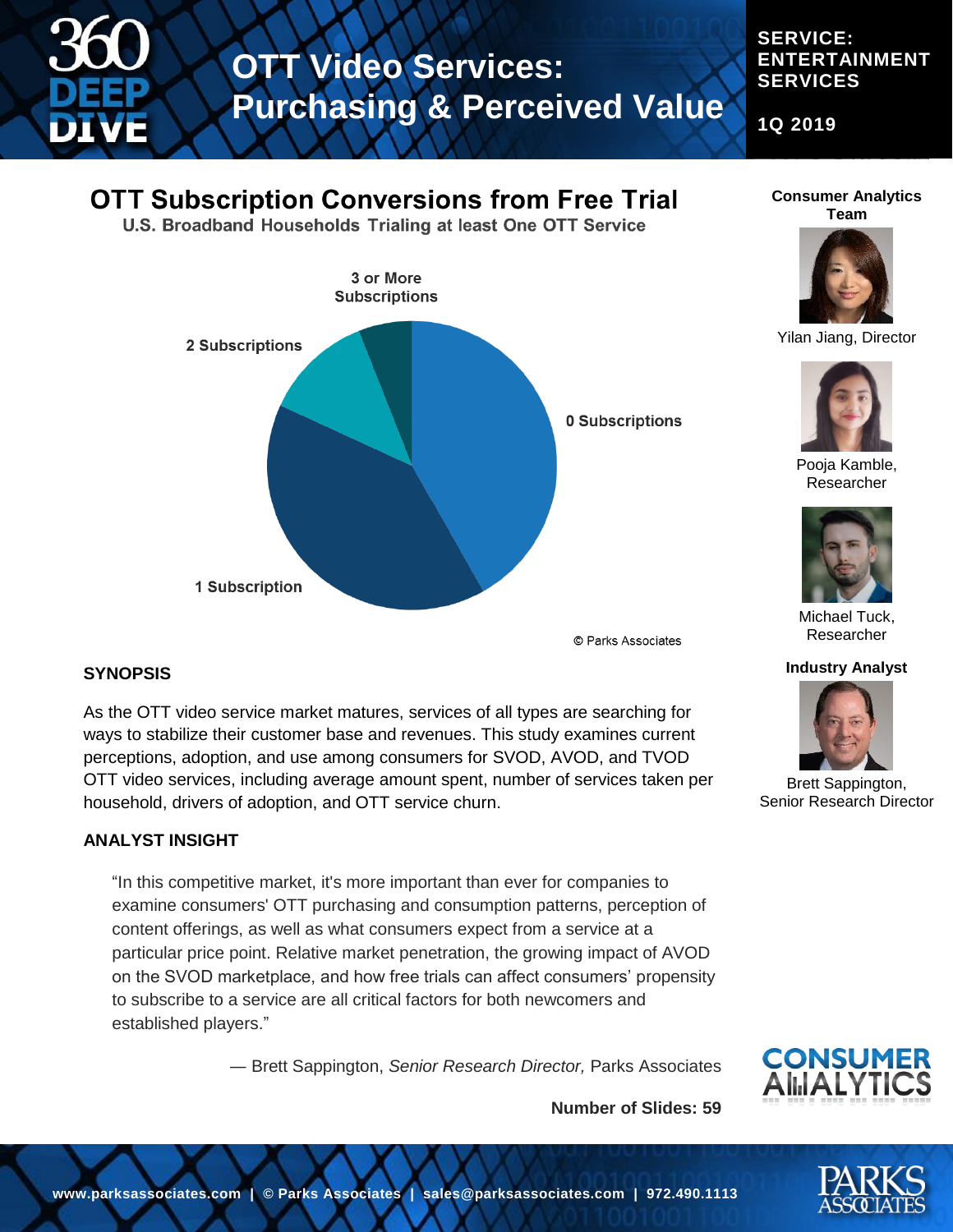

#### **SERVICE: ENTERTAINMENT SERVICES**

**1Q 2019**

### **CONTENTS**

#### **Consumer Analytics: Access and Entertainment Track**

#### **Executive Summary**

- Industry Insight
- Key Findings & Market Impact

#### **OTT Service Adoption**

- Overall OTT Service Subscriptions (2016 2018)
- OTT Category Service Subscription (2017 2018)
- Number of OTT Service Subscriptions (2014 - 2018)
- OTT Service Subscription: Big 3 OTT vs. Non Big 3 OTT (2017 - 2018)
- OTT Service Subscriptions (2012 2018)
- Top Sports OTT Video Subscriptions (Q3/2018)
- OTT Service Subscription Package (2016 2018)
- Use of Free / Ad-based OTT Video Services (2017 - 2018)
- Use of Transactional OTT Services (2017 2018)
- Subscription OTT Service Use vs. Free / Ad-based OTT Service Use (2017-2018)
- Self-Aggregator Households (Q3/18)

#### **Perceived Value of Video Content**

- Most Enjoyed Leisure Activities (Q3/18)
- Types of Enjoyable Channels/Programming (Q3/18)

#### **Service Feature Expectations at Incremental Pricing**

- Testing Consumer Expectations of OTT Service Features
- OTT Expected Feature at Incremental Pricing: Resolution (Q3/18)
- OTT Expected Feature at Incremental Pricing: Number of Streams (Q3/18)
- OTT Expected Feature at Incremental Pricing: Advertising (Q3/18)
- OTT Expected Feature at Incremental Pricing: Platforms (Q3/18)
- OTT Expected Feature at Incremental Pricing: Library Updates (Q3/18)
- OTT Expected Feature at Incremental Pricing: Content (Q3/18)
- OTT Expected Feature at Incremental Pricing: User Experience (Q3/18)
- OTT Expected Feature at Incremental Pricing: Service Enhancements (Q3/18)

#### **Monthly Expenditure on Video Entertainment**

- Average Household Expenditure on Video Entertainment by Video Sources (2012 - 2018)
- Average Monthly Expenditure on Non-Pay-TV Video Entertainment (Q3/18)
- Average Household Monthly Expenditure on Internet Video (2012 - 2018)
- Average Monthly Expenditure on Subscription OTT Video by Service (Q3/18)

#### **Service Trials and Conversions**

- OTT Trials and Conversion Past Six Months (Q3/18)
- Number of Trials Past Six Months (Q3/18)
- OTT Subscription Conversions from Free Trial (Q3/18)

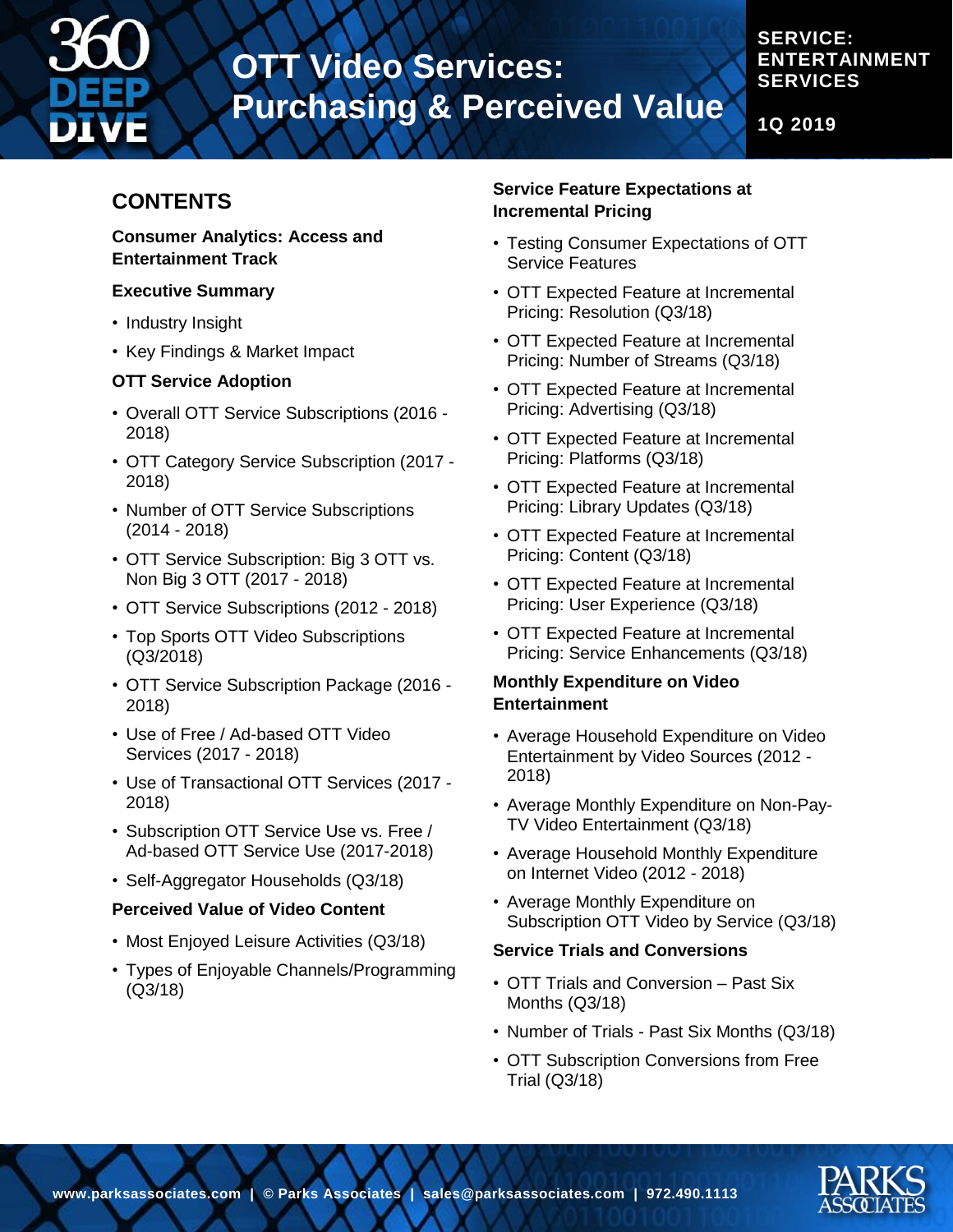

**SERVICE: ENTERTAINMENT SERVICES**

**1Q 2019**

- Success Rate by Trialer Type (Q3/18)
- Number of Service Subscription by Trialer Type (Q3/18)

#### **Service Provider Perceptions**

- Reasons for Subscribing: vMVPDs vs. Other OTT Services (Q3/18)
- Reasons for Subscribing by OTT Service (Q3/18)
- Top 3 OTT Services Subscribed to by Specific vMVPDs Subscribers (Q3/18)
- Net Promoter Score: Video Services (Q3/18)
- Net Promoter Score: vMVPD (Q3/18)
- Net Promoter Score: Pay-TV Service Operators (2017 vs. 2018)

#### **Appendix**